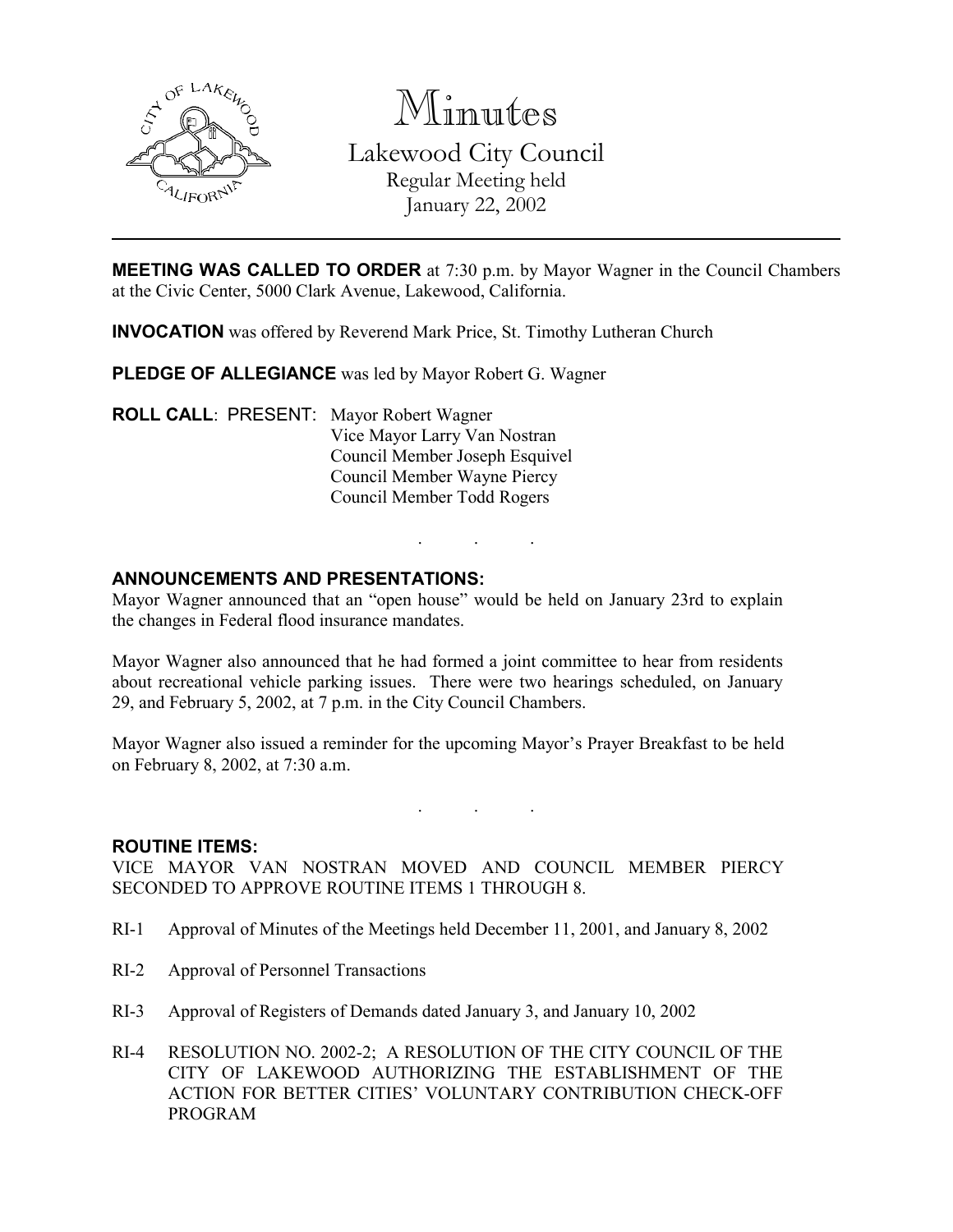City Council Minutes January 22, 2002 Page 2

#### ROUTINE ITEMS: Continued

- RI-5 Approval of Monthly Report of Investment Transactions
- RI-6 Approval of Extension of Contract with Fair Housing Consultant
- RI-7 Approval of Contract for the Purchase and Installation of Vehicle Refueling Appliances
- RI-8 Approval of Quarterly Schedule of Investments

UPON ROLL CALL VOTE, THE MOTION WAS APPROVED:

AYES: COUNCIL MEMBERS: Esquivel, Piercy, Van Nostran, Rogers and Wagner NAYS: COUNCIL MEMBERS: None

### 1.1 • SAN GABRIEL AND LOS ANGELES RIVERS WATERSHED AND OPEN SPACE PLAN

. . .

Community Development Director Chuck Ebner displayed slides and gave a brief oral presentation based on the memorandum in the agenda. He stated the Lower Los Angeles and San Gabriel Rivers and Mountains Conservancy had been established by AB1355 in 1999, and charged with developing a parkway and open space plan. The Plan, which had been approved by the Conservancy in October, 2001, would take effect when adopted by a majority of the cities representing a majority of the population in the Conservancy area. He noted that adoption of the plan would impose no costs upon the City. It was the recommendation of staff that the City Council hold a public hearing on the Open Space Plan and adopt the proposed resolution.

Mayor Wagner opened the public hearing at 7:45 p.m. and called for anyone in the audience wishing to address the City Council on this matter. There was no response.

RESOLUTION NO. 2002-3; A RESOLUTION OF THE CITY COUNCIL OF THE CITY OF LAKEWOOD APPROVING THE SAN GABRIEL AND LOS ANGELES RIVERS WATERSHED AND OPEN SPACE PLAN

COUNCIL MEMBER ESQUIVEL MOVED AND COUNCIL MEMBER PIERCY SECONDED TO ADOPT RESOLUTION NO. 2002-3. UPON ROLL CALL VOTE, THE MOTION WAS APPROVED:

AYES: COUNCIL MEMBERS: Esquivel, Piercy, Van Nostran, Rogers and Wagner NAYS: COUNCIL MEMBERS: None

. . .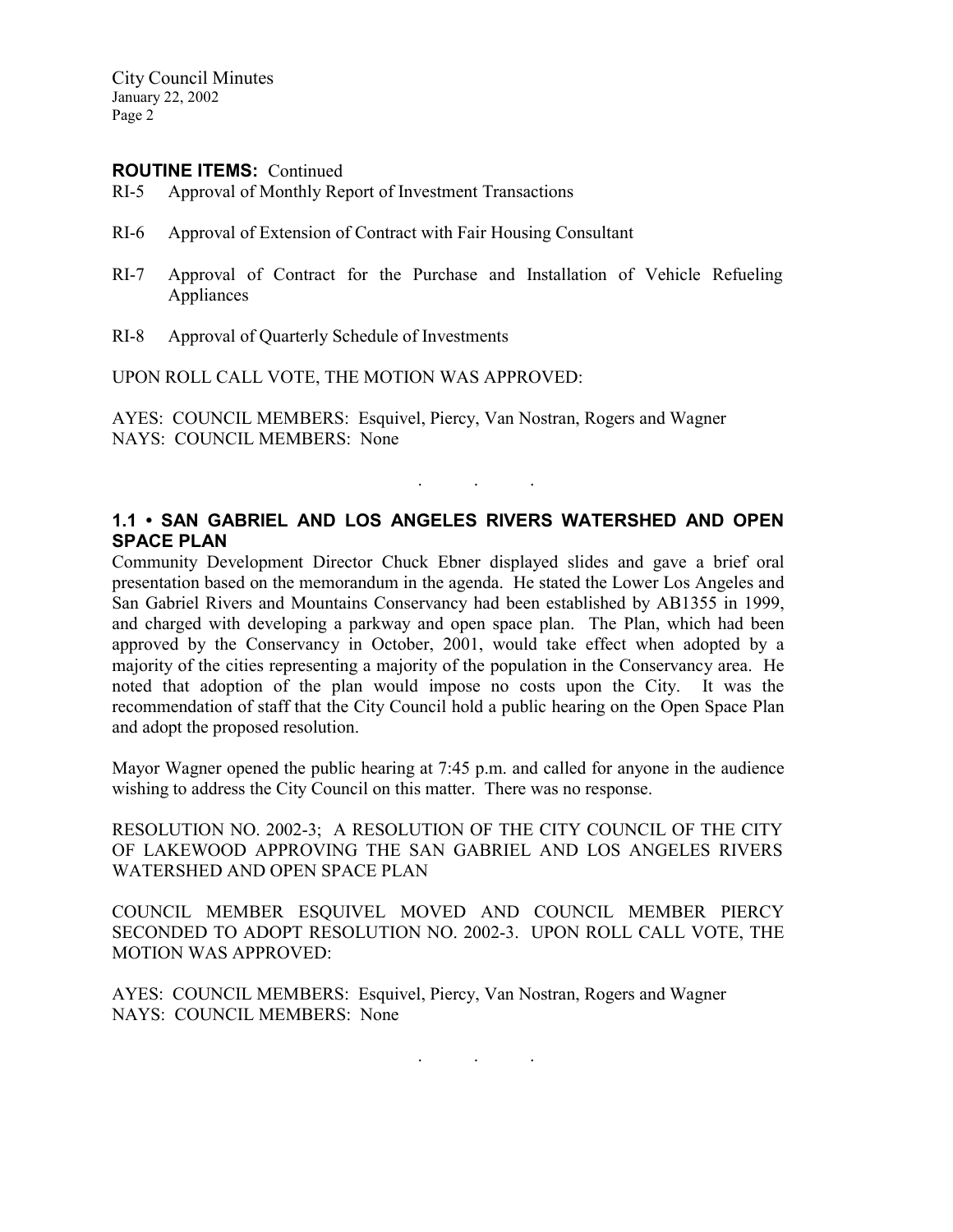City Council Minutes January 22, 2002 Page 3

## 2.1 • INTERNET ACCESS STUDIOS

The Director of Community Development reported that at the time the ordinance was introduced, issues had been raised about regulations to provide parental controls on accessibility to minors with this type of use. It was the recommendation of staff that further action on the ordinance be postponed until these additional provisions can be prepared.

ORDINANCE NO. 2002-1; AN ORDINANCE OF THE CITY COUNCIL OF THE CITY OF LAKEWOOD AMENDING THE MUNICIPAL CODE REGULATING INTERNET ACCESS STUDIOS

COUNCIL MEMBER ROGERS MOVED AND COUNCIL MEMBER PIERCY SECONDED TO TABLE ORDINANCE NO. 2002-1. UPON ROLL CALL VOTE, THE MOTION WAS APPROVED:

AYES: COUNCIL MEMBERS: Esquivel, Piercy, Van Nostran, Rogers and Wagner NAYS: COUNCIL MEMBERS: None

# 3.1 • WEST SAN GABRIEL RIVER RECREATION AREA PROJECT

Dave Rodda, Director of Recreation and Community Services, displayed slides and gave a brief oral presentation based on the memorandum in the agenda.

. . .

Landscape Superintendent Al Williams presented the conceptual plan and noted that the area would not be a traditional park use, but a 16-acre, natural riparian river habitat with an eightfoot wide trail along the river side of the area that would connect with the existing bike path.

Responding to questions from Vice Mayor Van Nostran, Mr. Williams stated there would be approximately 100 feet between any developed area and the rear fence line of the bordering residences.

Mr. Rodda responded to a question from the Vice Mayor by stating that it would be extremely costly, over \$300,000, to install a wall along the property line and would detract from what would be a beautiful open space view for the adjacent residents when the project was completed.

Mr. Rodda reported that staff had already spoken to some of the residents whose property backed up onto the proposed recreation area and would be mailing individual notices of a meeting for all affected residents to be held on February 20th at 6:30 p.m. at Monte Verde Park. He noted that one of the reasons Lakewood had been successful in receiving grant funding was because this project had moved through the planning phases and was one of the first river-related projects to be ready. He concluded his presentation by requested the City Council enter into a grant agreement for \$1 million in grant funds provided through the River Parkway Grant Program for the San Gabriel River and adopt the proposed resolution approving an application for a competitive grant from the State Department of Parks and **Recreation**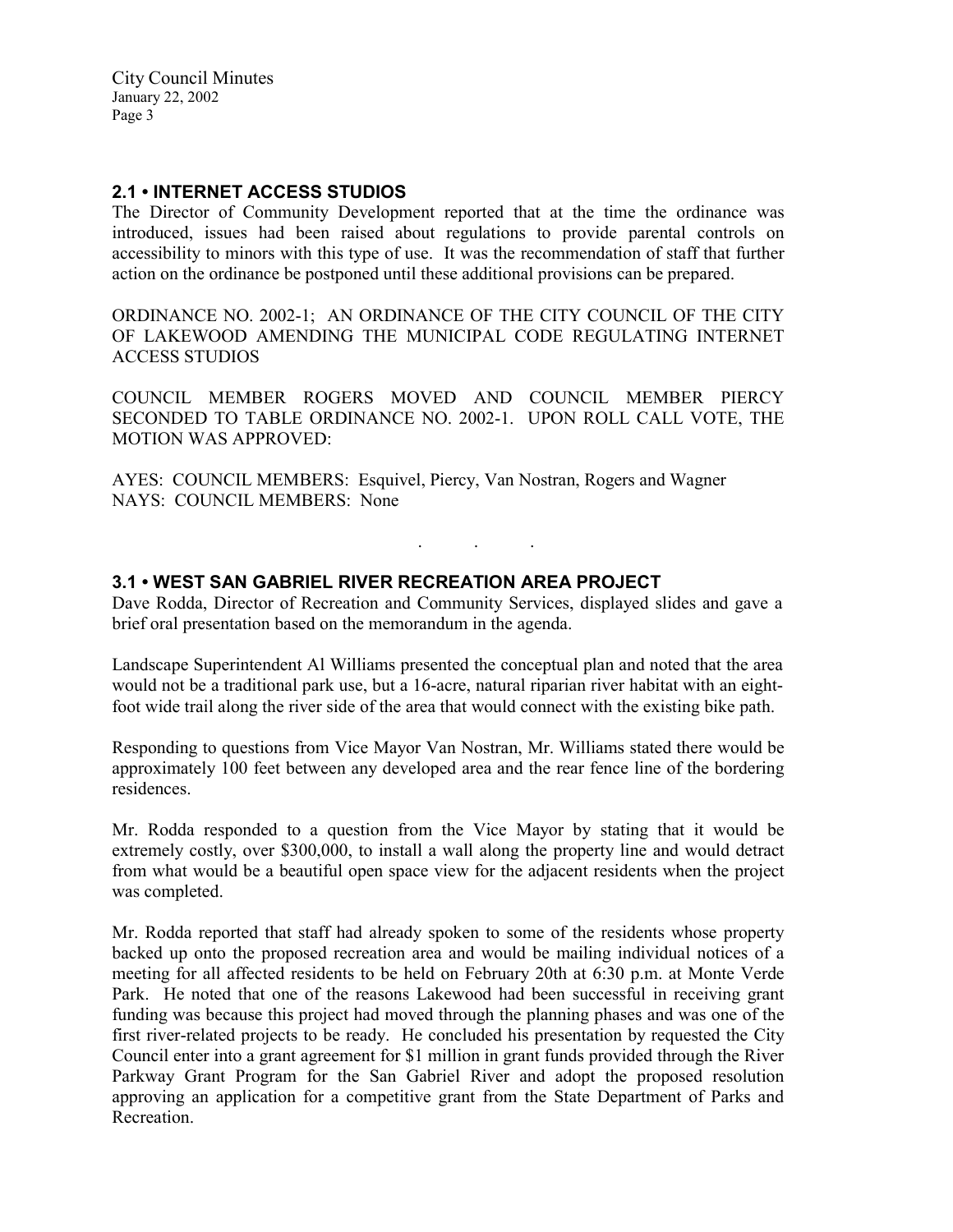3.1 • WEST SAN GABRIEL RIVER RECREATION AREA PROJECT - Continued RESOLUTION NO. 2002-4; A RESOLUTION OF THE CITY COUNCIL OF THE CITY OF LAKEWOOD APPROVING THE APPLICATION FOR GRANT FUNDS FOR THE RIPARIAN AND RIVERINE HABITAT PROGRAM UNDER THE SAFE NEIGHBORHOOD PARKS, CLEAN WATER, CLEAN AIR, AND COASTAL PROTECTION BOND ACT OF 2000 FOR THE WEST SAN GABRIEL RIVER RECREATION AREA PROJECT

Public Works Director Lisa Rapp stated that staff had a proposal from Purkiss Rose-RSI for the design of the grading, trail layout and irrigation for the most easterly eight acres. She noted that Purkiss Rose-RSI had previously provided the landscape architecture for Rynerson Park and for Monte Verde Park, which had been an award-winning design.

Mayor Wagner commended Mr. Rodda and his staff for their work on the project and moving forward in such a timely manner. He noted that when added to the completed work at Rynerson and Monte Verde Parks, the new river area would make a wonderful park area.

VICE MAYOR VAN NOSTRAN MOVED AND COUNCIL MEMBER ROGERS SECONDED TO APPROVE THE RECOMMENDATIONS OF STAFF. UPON ROLL CALL VOTE, THE MOTION WAS APPROVED:

AYES: COUNCIL MEMBERS: Esquivel, Piercy, Van Nostran, Rogers and Wagner NAYS: COUNCIL MEMBERS: None

## 3.2 • INTERGOVERNMENTAL RELATIONS PRIORITIES; STATEMENT OF INTERGOVERNMENTAL RELATIONS GOALS

 $\mathbf{r}$  .  $\mathbf{r}$  ,  $\mathbf{r}$  ,  $\mathbf{r}$  ,  $\mathbf{r}$  ,  $\mathbf{r}$  ,  $\mathbf{r}$ 

Assistant City Manager Michael Stover gave a brief oral presentation based on the memorandum in the agenda and reviewed the status of 2001 intergovernmental priorities and the recommended priorities for year 2002, as proposed by the Intergovernmental Relations Committee. He expressed concern that in the effort to balance the State's budget, the Governor was attempting to have previously approved grant funding "extinguished," including that committed for the Mae Boyar Park project. Mr. Stover reported that an attempt would be made to convince the State to instead defer the funding until the State was in a better economic position.

Mayor Wagner noted that with the exception of the law enforcement related issues, all of the other programs listed within the intergovernmental goals were primarily self-defense issues against take-away actions of the State government. He noted the tremendous waste of resources that could be well used to improve conditions locally if the City was not constantly required to fight the State to try to prevent the taking away of local funding.

VICE MAYOR VAN NOSTRAN MOVED AND COUNCIL MEMBER ROGERS SECONDED TO ADOPT THE STATEMENT OF INTERGOVERNMENTAL RELATIONS GOALS.